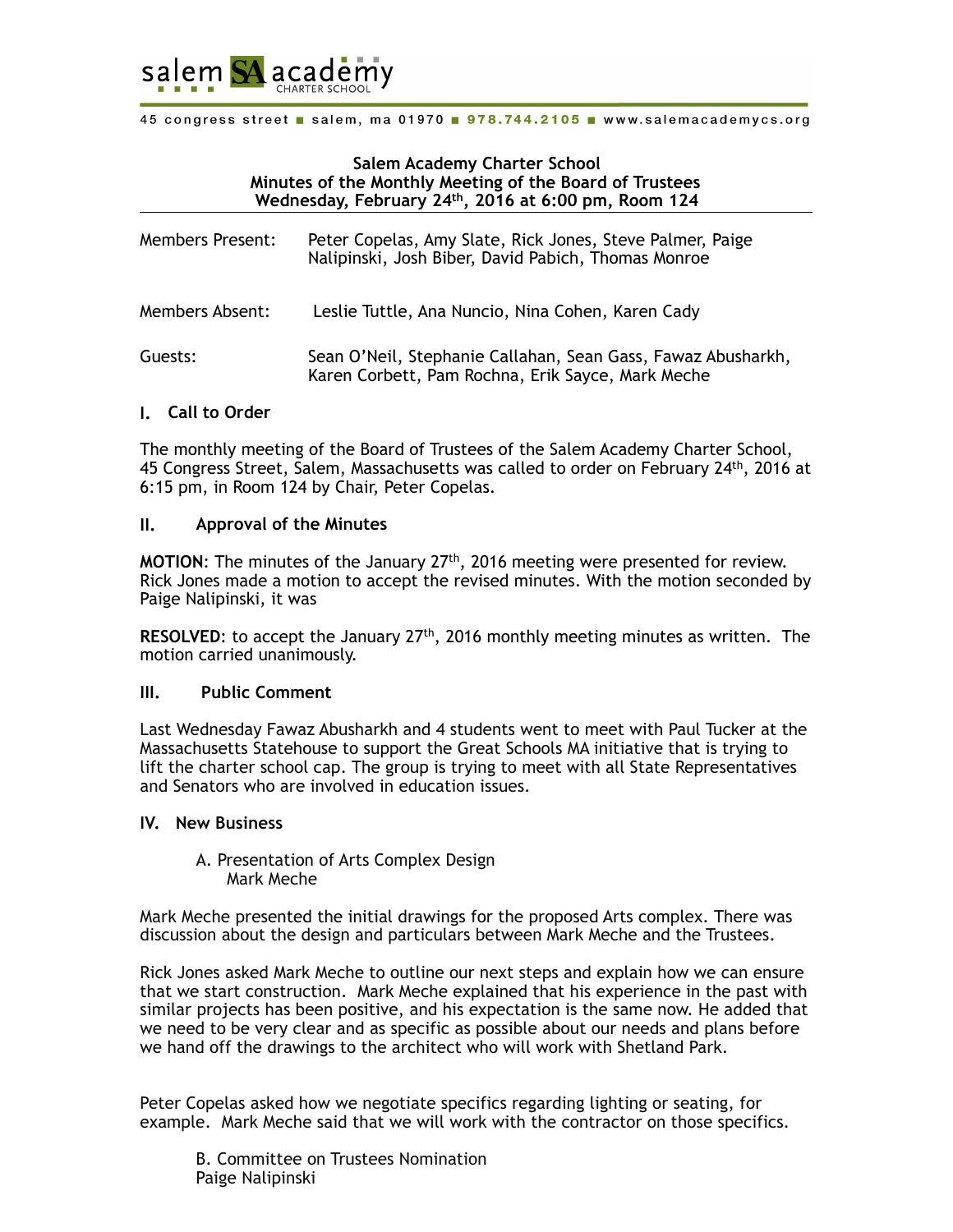

**MOTION**: Paige Nalipinski made a motion to elect David Pabich for a first term on the Board of Trustees retroactive to January 1, 2016 though December 2018. With the motion seconded by Steve Palmer, it was:

**RESOLVED**: to elect David Pabich to his first term on the Board of Trustees. The motion carried unanimously.

**IV. SFC Report**  Pam Rochna

Pam Rochna gave the report. The last SFC meeting was on February  $2^{nd}$ . The goal of the group is to continue to support school events. They discussed the budget and looked at the calendar raffle, the Yankee Candle fundraiser, grade 8 and 12 support for end of year activities, the family picnic and the teacher appreciation luncheon.

The committee is still looking for more parent involvement. In the past, the SFC has supported the NOLA service trip, however they decided that this year financial support will need to be more limited and are hoping that parents involved with the trip will increase their fundraising efforts. The SFC typically offers a Scholarship to a graduating senior, but they are looking for support for funding that scholarship.

The SFC account started that year at \$240. Now, they are hoping to reach \$2,000 to support many initiatives and events. For the Yankee Candle Fundraiser, the SFC thought a cause would help increase sales so they decided to offer 20% of sales to student accounts and 20% to the Amelia Peabody matching grant drive. Their goal is to raise \$10,000 in sales. Incentives for connections and individuals have been included.

Finally, the group discussed upcoming events. In addition, they are hoping to increase parent participation and discussed new ways to communicate to parents such as a billboard to hang on the vans during drop off and pick up.

The next SFC meeting is March 1<sup>st</sup>.

Peter Copelas remarked on the great new energy of the SFC.

# **VI. Head of School / Principal Report**

Stephanie Callahan / Sean Gass

#### **Q2 Academic Achievement**

There was an increase in students earning honor roles, especially in grade 6. There was also a small increase in grade 7 of students who are struggling. A few of those students actually attended February vacation school.

Sean Gass reported that in the Upper School there have been some increases in students receiving academic honors in grades 9 and 11, but they saw a drop in grade 12.

The number of at-risk students increased in grades 10 and 11; 37% of students in 10<sup>th</sup> grade and 38% of students in 11<sup>th</sup> grade are at risk. This is a significant concern. We are looking at whether or not mid-term exams could be a contributing factor. We are anticipating improvements in Quarter 3. Moreover, we are also are looking at grading across curriculum and at additional interventions and supports. 33 students attended February vacation school.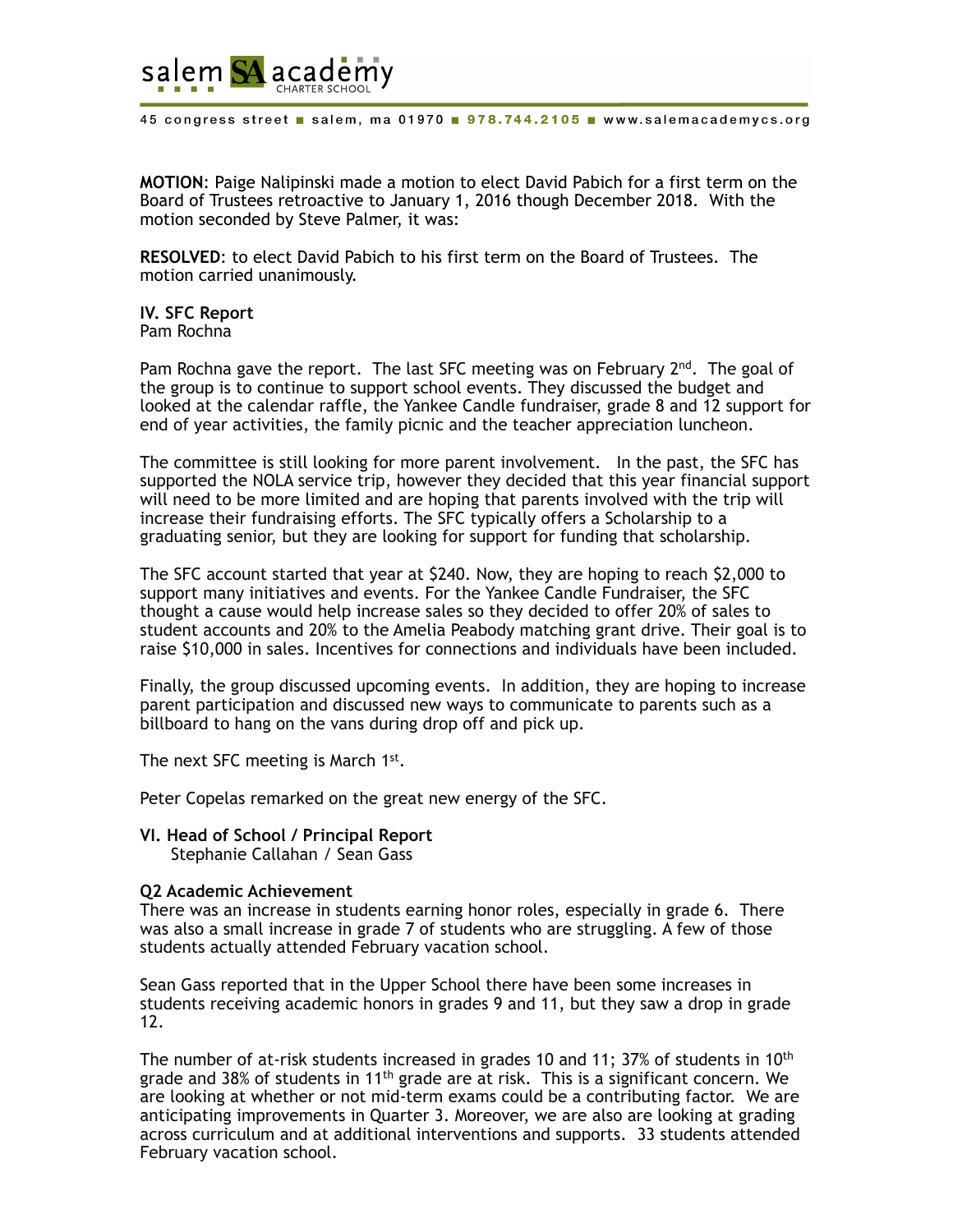

### **College Report**

87 % of seniors have been accepted to 4 year colleges. All have applied for financial aid as well. Some students are still waiting to hear from their for top tier schools. 35 students applied to Salem State University and 31 have been accepted. This month, the seniors are going through verification – providing financial info for the FASFA. 35% of applicants are generally asked to verify data, but for us it is close to 50% - possibly because of the Pell Grant qualification.

#### **Activities**

The school play, Alice in Wonderland is next week.

Stephanie Callahan reported that the Ideal Job Survey is due back from staff next week. This form asks teachers about their plans to stay at SACS or leave, or to change roles here. It is due this Friday. Currently, we know we are seeking a  $9<sup>th</sup>$  grade math teacher. We are hoping to be able to expand choice blocks, and will need to add a .5 or full time Spanish teacher position.

The Lesley University course on trauma sensitive practices started for our teachers.

Thomas Monroe asked if there is a drop-out prevention plan. What are the alternative solutions? Sean Gass relied that looking at trauma history may help. Steve Palmer asked if there will there be April vacation school too. Stephanie Callahan assured the Board that there would be.

# **VII. Executive Director Report**

Sean O'Neil

#### Enrollment

Our enrollment numbers are strong. 50 people attended our  $3<sup>rd</sup>$  information session this month. There are 175 candidates for  $6<sup>th</sup>$  grade, of which 23 are siblings. There will be 50 spaces available after siblings are accepted. 50% of 5<sup>th</sup> graders in Salem are applying for  $6<sup>th</sup>$  grade at SACS.

In the 9<sup>th</sup> grade, we will have a class 80 students. We are anticipating  $8<sup>th</sup>$  grade attrition, with 50 students staying at SACS, so we are accepting 30 new 9<sup>th</sup> graders. March 9<sup>th</sup> is the lottery.

#### **VIII. Committee Reports**

A. Finance Committee Thomas Monroe, Chair

Review of the Profit and Loss statement suggests there is no real change from last year last month's projections. The tuition rate will have a slight adjustment for year end. A workers compensation premium was added.

The contingency fund is in good shape and we are adjusting it down monthly.

Steve Palmer asked about the food projection change. Thomas Munroe explained that it is a carry forward from the January meeting, which is due to increase in participation.

B. Facilities Committee Leslie Tuttle, Chair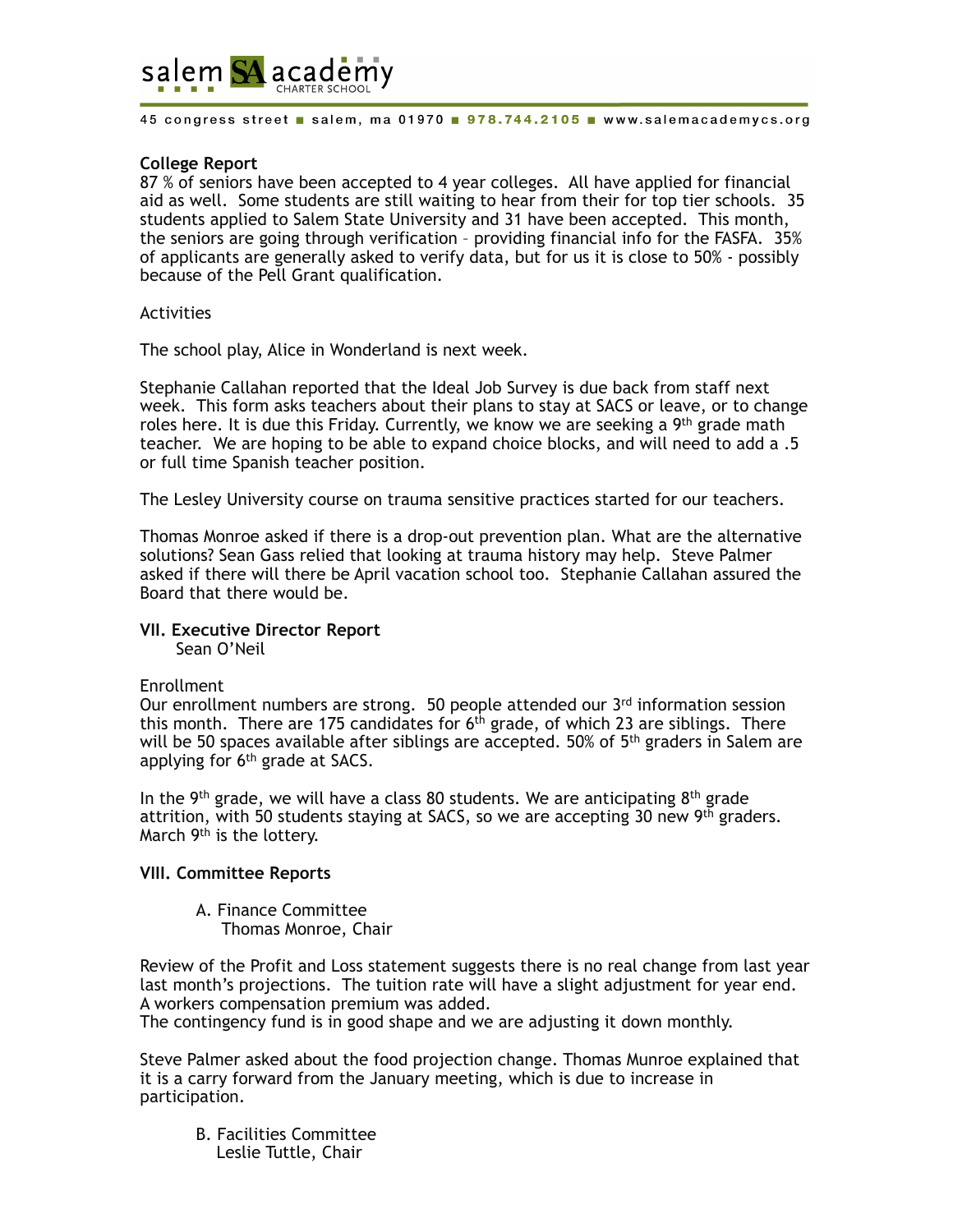

Sean updated the Board on the arts complex and gymnasium plans.

- 1. Proposed Lease on Building Two Arts Complex
	- After conversations with Mr. Lappin, we have decided to go ahead with arts complex and go forward with gymnasium when those negotiations are complete.

We have opened up good communication. Two leases arrived today with a letter from Mr. Lappin. Both leases are for 15 year terms at a cost of \$16.98 per ft sq.

There are two leases, one for arts center and one for gymnasium and building 3 space. The gymnasium will be built on the Lynch Street parking lot and will take 6-8 months to build. A legal review is currently taking place on both parts right now.

Peter Copelas expressed his optimism and is pleased with these positive steps. Sean O'Neil explained that we are still negotiating rent options.

Steve Palmer suggested that Sean O'Neil and Peter Copelas continue with negotiations.

Paige Nalipinski asked what is the possibility of a drop in income again as happened in 2011. Sean O'Neil referred to the error that Salem Public Schools made that year, which reduced our tuition rate. The DESE has since made corrections to the process so this won't happen again. Also, we receive tuition statements monthly now, not quarterly. It is highly unlikely that anything like this would happen – but we have a contingency fund for that reason.

**MOTION**: Paige Nalipinski made a motion to authorize Sean O'Neil and Peter Copelas to continue negotiations, and be co-signators on the lease, if it is a responsible and sustainable plan. If the negotiators have reservations, they will bring the details back to the Board of Trustees in March. With the motion seconded by Steve Palmer, it was:

**RESOLVED**: authorize Sean O'Neil and Peter Copelas to continue negotiations on the lease and to sign it at their discretion. The motion carried unanimously.

C. Development Committee

Karen Cady

No report

IX. Transition Planning / Search Committee Steve Palmer

Peter Copelas explained that Stephanie Callahan, Karen McLaughlin, Sarah Morrill, and Steve Palmer would join the Search Committee for a new Executive Director. Leni De los Santos has agreed to be the administrative assistant for the committee. We are also looking for additional community membership, 1-2 faculty members, and another experienced human resources representative, as well as input from Rachel Hunt.

The next meeting is scheduled for Monday.

Josh Biber asked about the timeline. Steve Palmer explained that ideally, we would have someone under agreement by next March.